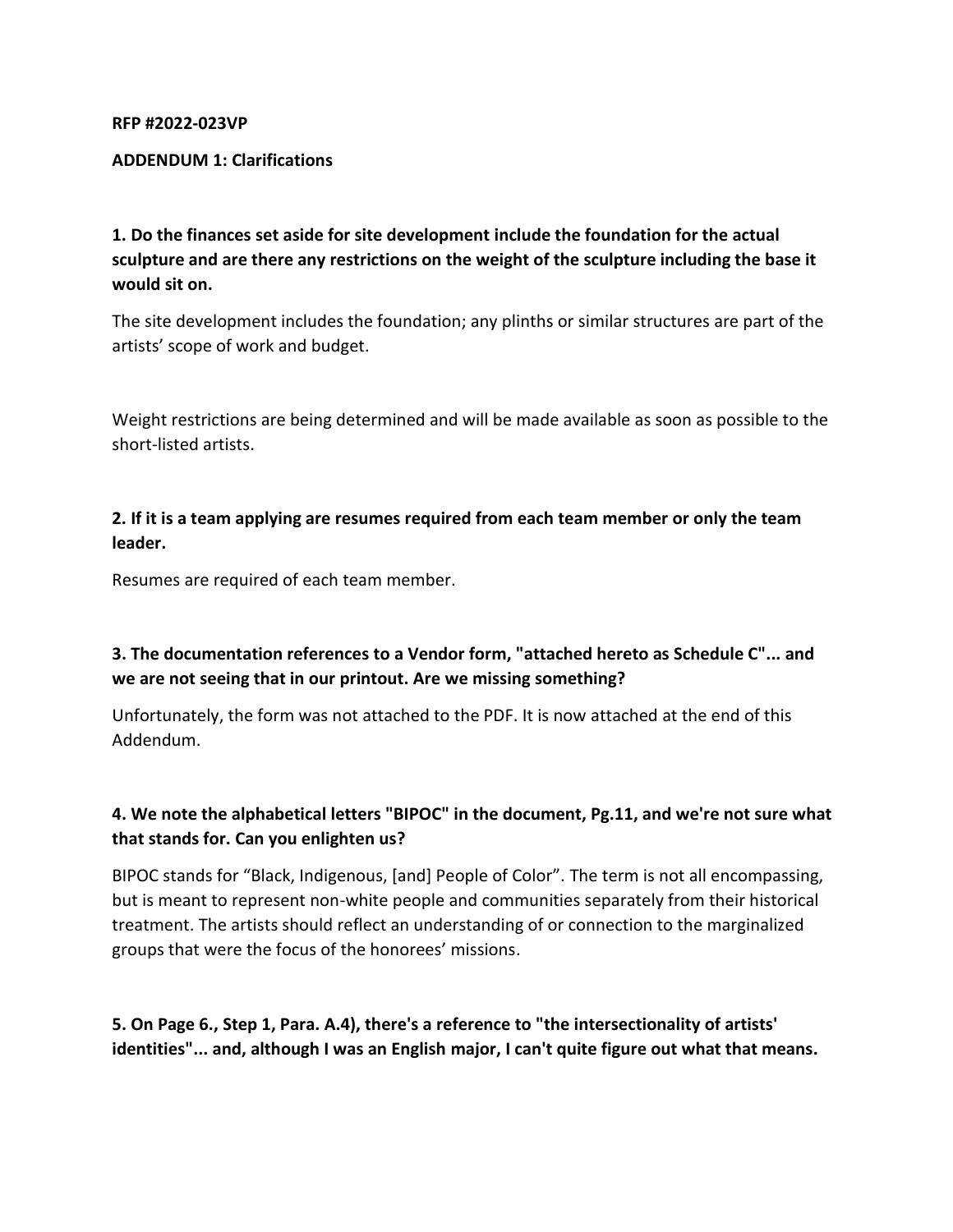"Intersectionality" is the term used to acknowledge the different aspects of each person's identity and, particularly, how they are perceived and reacted to in our society to create advantages or disadvantages. A person's gender, age, sexual preference, socioeconomic background/status, education, location/geographic background, religion, race, ethnicity, language, skin tone, etc. have historically been approached as independent characteristics. We now recognize the interplay between these characteristics, and the need to be inclusive and responsive in advocacy and policy-making.

In this RFP, we recognize a suitable candidate may not identify as an "artist", or solely as an artist, or be "classically" trained, etc. and all able to complete the statues are welcome to submit their qualifications.

# **6. On the request for representational sculptures, does the committee request strictly traditional representational sculptures or are they open to broader and contemporary ideas of representation? Or partially abstract sculptures with some figuration?**

The committee is open to non-photographic likeness, but the statues should be recognizable as Louise Blanchard Bethune, FAIA, Mary Burnett Talbert, and Geraldine "Gawö:sid-tah" Green.

# **7. Can an image of the base that will be designed be shared with artists applying? (It says it's attached in the RFP?)**

A site illustration was uploaded to the Erie County Purchasing website, under "Bids"> "Requests for Proposals & Construction Bids">Additional Files column.

Any plinths or similar structures are part of the artists' scope of work and budget.

# **8. Can artists incorporate designs within the base? Or collaborate with the architect designing the base?**

The schedule for the design and reconstruction of the site do not align with this RFP; therefore, the artist will need to work with the site as designed.

Any plinths or similar structures are part of the artists' scope of work and budget.

### **9. Is it possible to add electrical components to the sculpture and base? Light?**

Proponents are encouraged to considering lighting and other components as applicable in their proposals.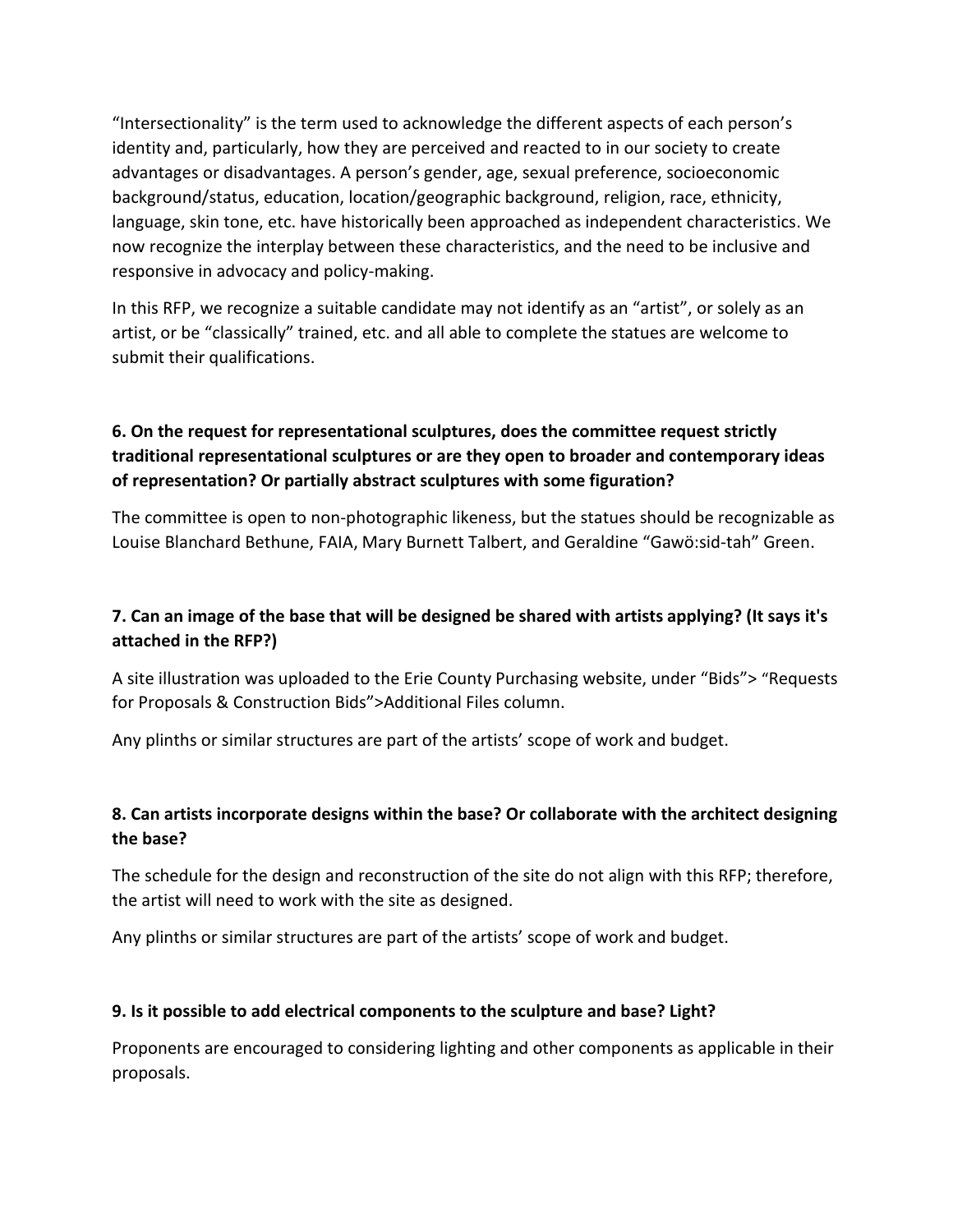#### **INFORMATIONAL SESSION**

An informational session will be conducted on May 16, 2022 at 2pm EST. The informational session will provide an opportunity for any and all interested artists to receive additional clarifications live. The Information Session will be recorded and posted as Addendum 2.

#### **Join from the meeting link**

<https://erie.webex.com/erie/j.php?MTID=mab6d3fc8c7b10b45eff25f81e07d0eec>

#### **Join by meeting number**

Meeting number (access code): 2481 944 3116 Meeting password: fMJ5jTMYu52

### **Tap to join from a mobile device (attendees only)**

[+1716-858-2250,,24819443116##](tel:%2B1716-858-2250,,*01*24819443116%23%23*01*) United States Toll (Buffalo) [+1-415-655-0003,,24819443116##](tel:%2B1-415-655-0003,,*01*24819443116%23%23*01*) United States Toll

#### **Join by phone**

+1 716-858-2250 United States Toll (Buffalo)

+1-415-655-0003 United States Toll

[Global call-in numbers](https://erie.webex.com/erie/globalcallin.php?MTID=md458b1fe703ab71dbd8b46f43256cef9) 

#### **Join by video system, application or Skype for business**

Dial<sip:24819443116@webex.com>

You can also dial 173.243.2.68 and enter your meeting number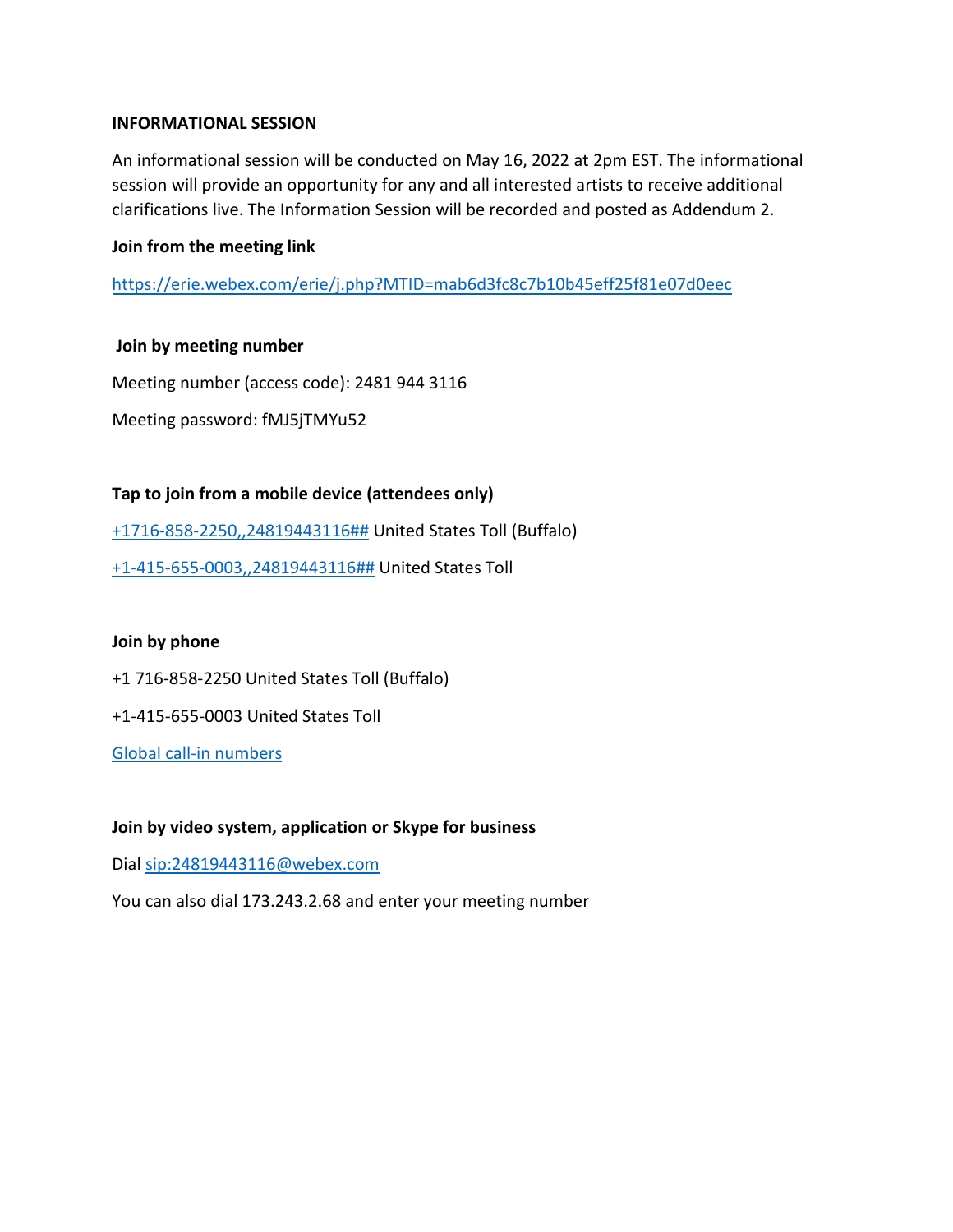**VENDOR FORM**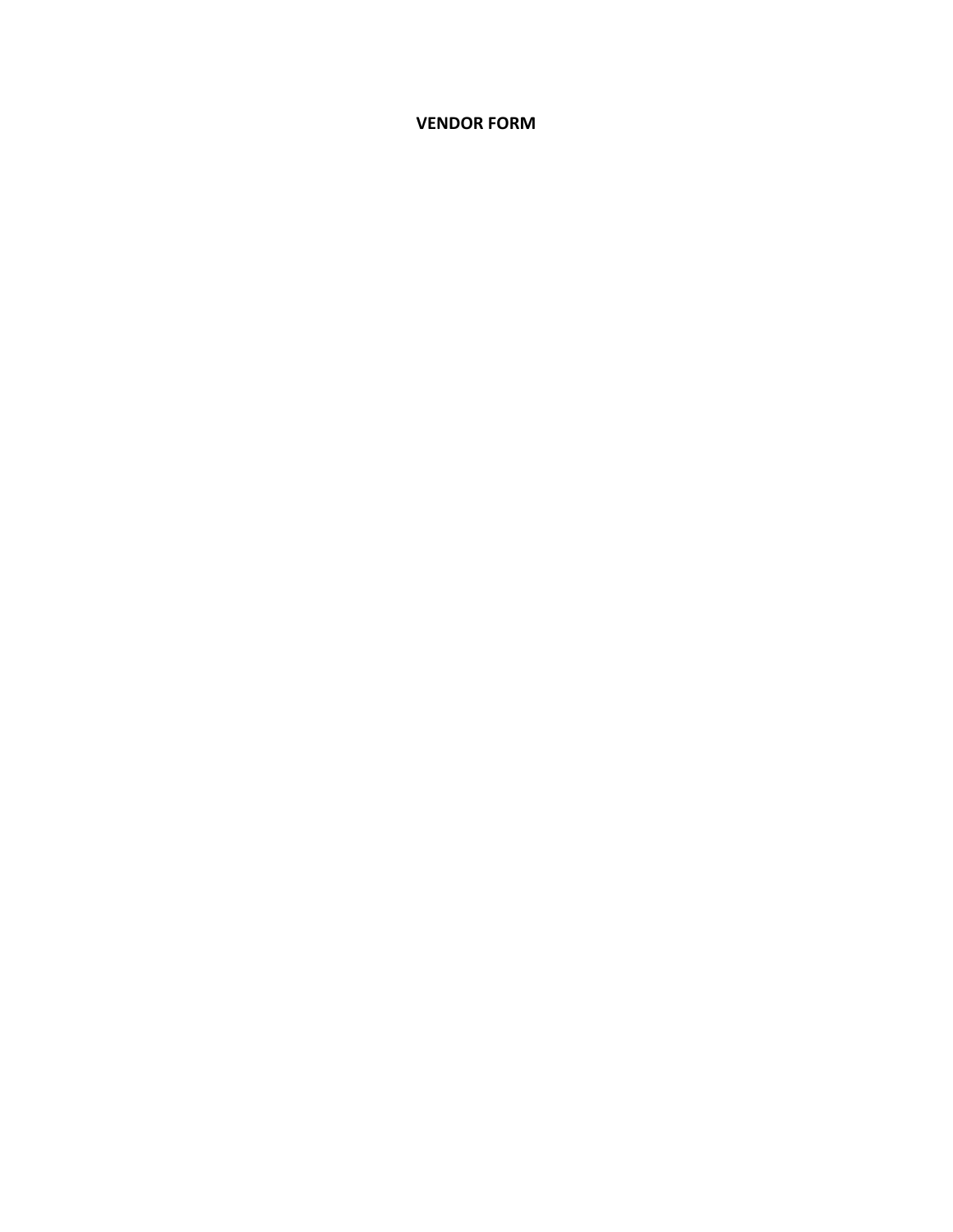### **MARK C. POLONCARZ COUNTY EXECUTIVE**

#### **DIVISION OF PURCHASE**

**Vallie M. Ferraraccio DIRECTOR OF PURCHASE**

**Dear Vendor:**

**Enclosed is a Vendor's list application which consists of general information and a listing of major material categories. Please review the material list carefully and indicate which supplies and/or services you would be interested in supplying.**

**Vendors who fail to return this application will not be installed on the County's bid list.**

**Any vendor applying for minority status that is not certified by the Erie County Department of Equal Opportunity, must submit a copy of their certification papers to Erie County EEO, 95 Franklin Street 6th Floor, Buffalo, NY 14202. Vendors may request a certification application by calling (716) 858 – 8604. The Purchasing Department will be enforcing initiatives only to fully certified companies.**

**Electronic payments program: Upon contracting with Erie County, vendors may receive their County payments through electronic transmission using a secure VISA credit card account rather than traditional paper check sent via USPS mail. Erie County has partnered with M & T Bank to provide vendors with a fast, reliable and secure electronic payment process which expedites payment remittances. Participation in this electronic payment program is voluntary – vendors are not required to accept County payments electronically; however, enrollment in the program will ensure timely and reliable payments. If a vendor is interested in learning more about the County's safe and secure electronic payments program, please contact the Erie County Comptroller's Office at (716) 858- 7277 to obtain detailed enrollment information.**

**When you receive bids and quotes for the items that you indicate, please respond to all written bids and quotes with a price offer or a "no bid". This will insure that you remain on our bidder's list. If a response is not received after three inquires, your company's name will be removed from the bidder's list.**

**Please do not hesitate to call if you have any questions.**

**Sincerely,**

**VALLIE M. FERRARACCIO DIRECTOR OF PURCHASE**

ERIE COUNTY OFFICE BUILDING . 95 FRANKLIN STREET . BUFFALO, NY 14202 . 716/858-6395 . FAX: 716/858-6465